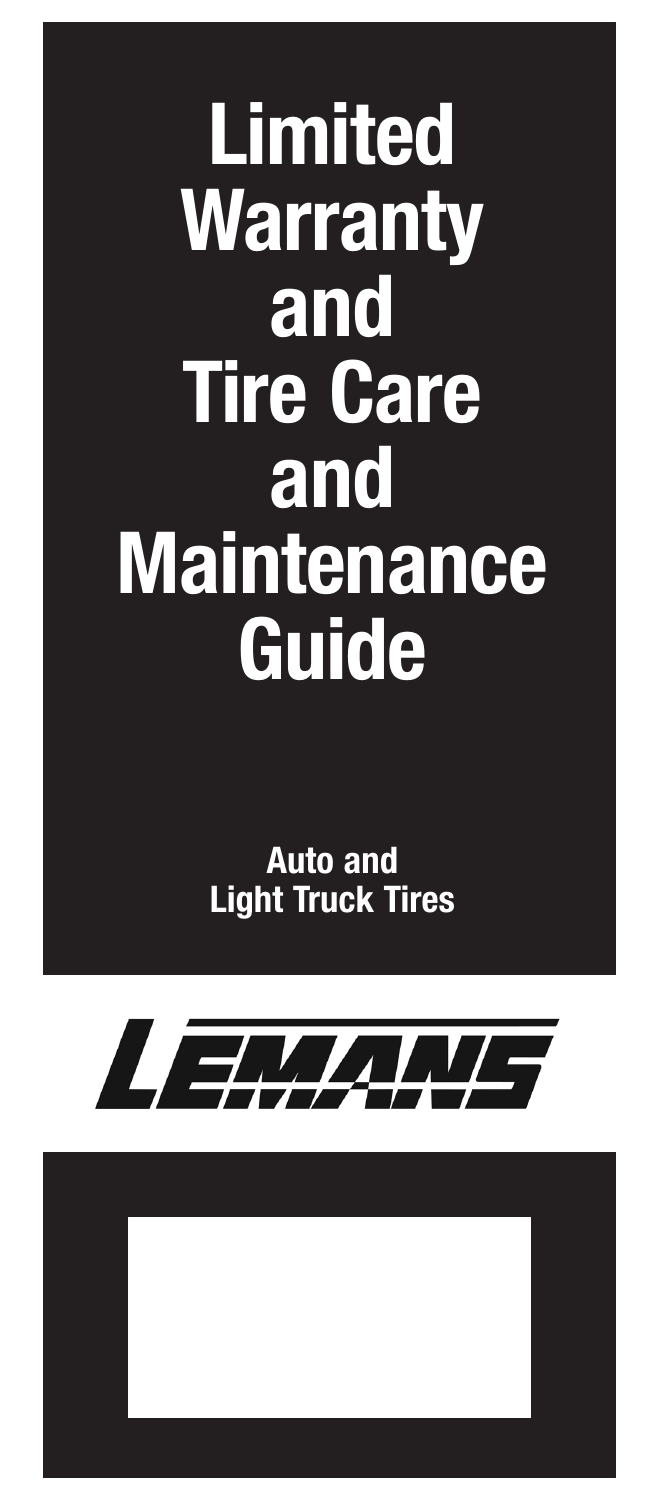# LEMANS® II LIMITED WARRANTY

# WHO IS ELIGIBLE?

You are eligible for the benefits of this Limited Warranty if:

• You are the owner or authorized agent of the owner of new Lemans highway auto or light truck tires listed below:

#### Lemans Touring A/S II Lemans Performance A/S II Lemans SUV A/S II

#### Note: This Limited Warranty only applies to the tires listed above, with the "II" designation following the tire line name.

- Your tires bear Department of Transportation prescribed tire identification numbers, and
- Your tires have been used only on the vehicle on which they were originally installed according to the vehicle manufacturer's or Manufacturer's recommendations, and
- Your tires were purchased on or after July 1, 2018.

Light truck tires are defined as all tires identified with the "LT" designation in the sidewall stamping

# WHAT IS COVERED AND FOR HOW LONG?

Tires that are removed from service due to a covered warranty condition during the first 2/32" treadwear or 12 months from date of purchase, whichever occurs first, will be replaced with a comparable new Lemans II tire at no charge. Mounting and balancing are included. (Without proof of purchase, the date of manufacture will be used to determine eligibility.)

# PRORATED ADJUSTMENT

Tires not eligible for free replacement that are removed from service due to a covered warranty condition will be replaced with a comparable new Lemans II tire on a prorated basis for up to six (6) years from the date of original new tire purchase or when the treadwear indicators become visible (worn to 2/32"), whichever occurs first. (Without proof of purchase, the date of manufacture will be used to determine eligibility.)

# HOW WILL PRORATED CHARGES BE CALCULATED?

Replacement price will be calculated by multiplying the tire's advertised retail selling price at the time of adjustment by the percentage of usable original tread that has been worn off. You pay for mounting, balancing and any other applicable taxes and government-mandated charges.

**Example:** If your disabled tire had an original 8/32" of usable treadwear and is worn to 4/32" usable tread remaining, you have used 50% and therefore must pay 50% of the advertised price of the comparable tire. In addition, you must pay an amount equal to the full current Federal Excise Tax (F.E.T.) or any other applicable taxes and government-mandated charges for the comparable new replacement tire at the time of adjustment. If the price of the new comparable tire is \$80, the cost to you would be \$40, plus F.E.T., plus any other applicable taxes and government-mandated charges.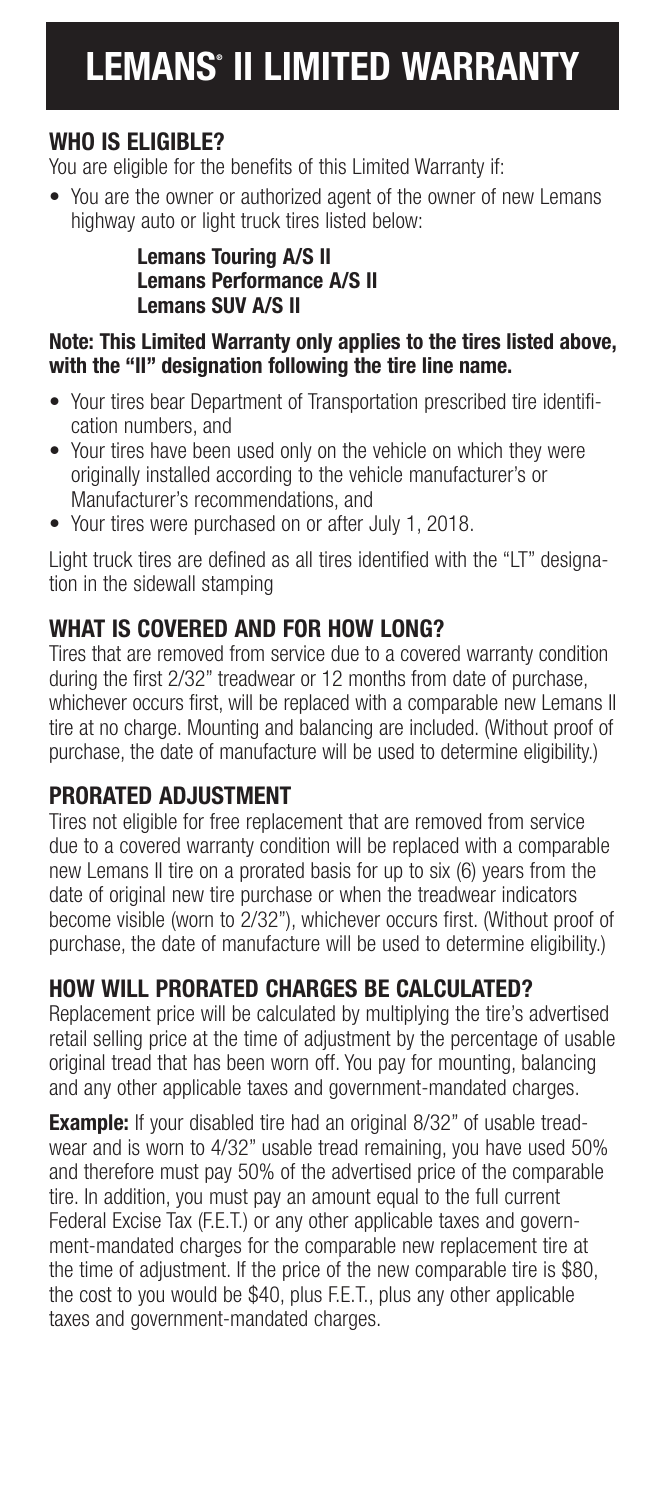# WHAT IS A COMPARABLE TIRE?

A "comparable" new Lemans II tire may be either the same line of tire or, in the event that the tire is not available, a tire of the same basic construction and quality with a different sidewall or tread configuration. If a higher-priced tire is accepted as replacement, the difference in price will be at an additional charge to you.

Any replacement tire provided pursuant to this warranty will be covered by the Lemans II limited warranty in effect at the time of replacement.

# TREAD LIFE LIMITED WARRANTY

In addition to the provisions of the limited warranty for covered warranty conditions, any new Lemans II replacement tire listed below is warranted against treadwear wear-out based on the following table for up to six (6) years or the mileage indicated, whichever occurs first:

| Miles  |
|--------|
| 40,000 |
| 40,000 |
| 40,000 |
|        |

#### HOW WILL TREAD LIFE LIMITED WARRANTY CHARGES BE CALCULATED?

If the tread wears evenly down to the treadwear indicators (worn to 2/32") before delivering the warranted mileage, the tire will be replaced on a prorated basis, provided the original invoice is presented showing the vehicle mileage when the tires were originally installed.

**Example:** Your Lemans II tire has a tread life limited warranty of 40,000 miles and delivered 30,400 miles prior to wear-out (down to 2/32"), the tire will be replaced for 76% of the advertised selling price of the comparable tire at the time of adjustment. If the price of the new comparable tire is \$130, the cost to you would be \$98.80, plus any additional charges such as mounting, balancing and any other applicable taxes and government-mandated charges. The tread life limited warranty applies only if you are the original purchaser and the tires have been used only on the vehicle on which they were originally installed according to Lemans Tires' or the vehicle manufacturer's recommendations.

#### However, the tread life limited warranty does not apply to:

- Tires used in commercial applications including, but not limited to, police, taxi service, national account, government and contract sales.
- Tires supplied as original equipment.
- Tires that are installed on any vehicle other than the vehicle on which they were originally installed.
- Tires that after leaving the producing factory have had the tread pattern altered in any manner such as, but not limited to, siping, carving, shaving or having any material applied to the tread surface. You must retain your original tire purchase invoice (see B under Owner's Obligations) for tread life limited warranty consideration.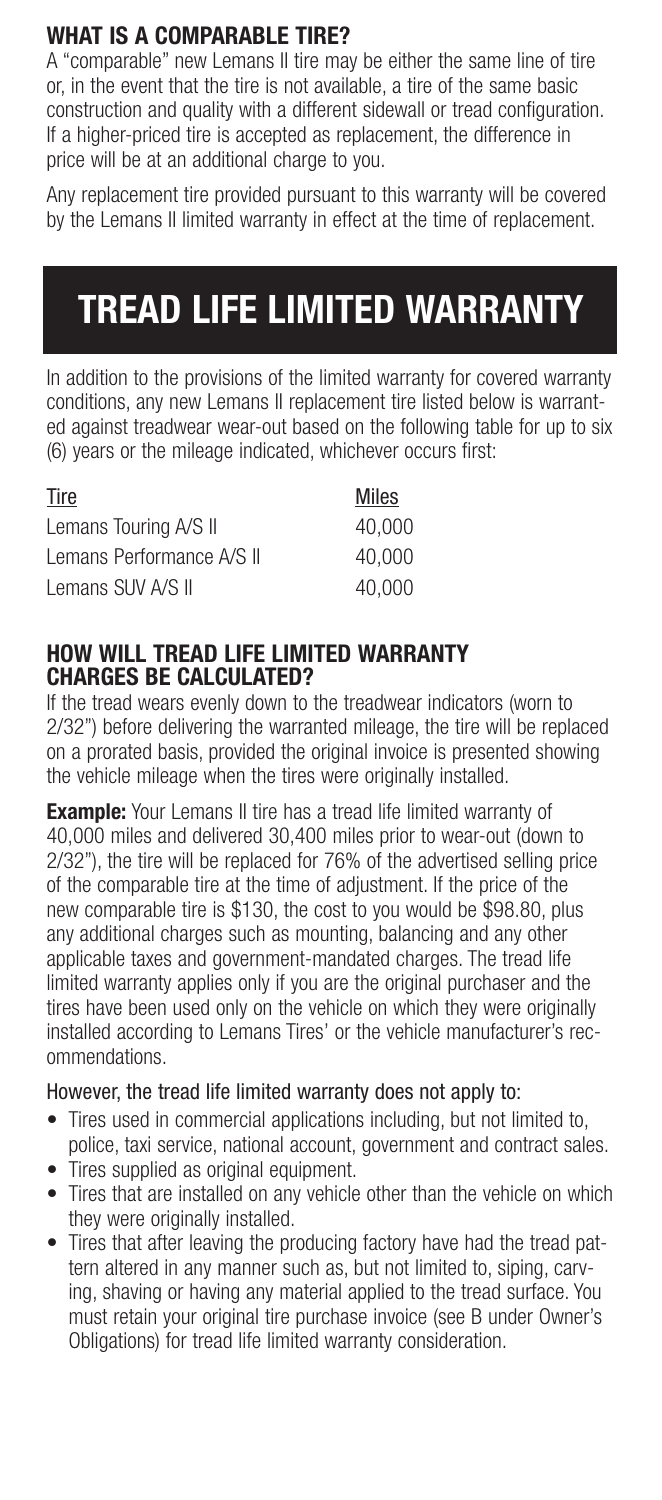# OWNER'S OBLIGATIONS

- A. You must rotate your tires in accordance with the prescribed rotation patterns as recommended by either the vehicle manufacturer or your Lemans Tires Retailer.
- **B.** When making a claim under the tread life limited warranty, you must present your original tire purchase invoice which shows the tire description, mileage and the date the tire(s) were installed.
- C. You must present the tire to be adjusted to a Lemans Tires Retailer. Tires replaced as an adjustment become the property of the Manufacturer.
- **D.** You must pay any other applicable taxes and government-mandated charges on the services you order at the time of adjustment relating to any unique applications requiring mounting, demounting or balancing.
- E. No claim will be recognized unless submitted on an approved claim form (supplied by a Lemans Tires Retailer) completely filled out and where you, the owner, or your authorized agent presented the tire for adjustment.

# ADDITIONAL PROVISIONS

A tire has delivered its full original tread life and the coverage of this warranty ends when the treadwear indicators become visible (worn to 2/32") or six (6) years (whichever comes first) from the date of original tire manufacture or new tire purchase date. (Without proof of purchase, the date of manufacture will be used to determine eligibility.)

# LIMITATIONS

This limited warranty is applicable only in the United States.

# WHAT IS NOT COVERED BY THIS WARRANTY?

This limited warranty does not cover the following:

- Tires submitted for ride disturbance that are worn beyond the first two thirty-seconds of an inch (2/32") tread depth or tires submitted for ride disturbance due to damaged wheels or any vehicle condition.
- No warranty or credit will be given in any adjustment transaction for any kind of material added to a tire (e.g., tire fillers, sealants, balancing substances) after the tire leaves a factory producing Lemans II tires, nor will it adjust any tire that has failed as a result of adding such material.
- Irregular wear or damage due to mechanical condition of the vehicle. improper inflation, overloading, high-speed spin-up, misapplication, misuse, negligence, racing, use of tire chains, improper mounting or demounting, improper repair, wreck, collision or fire.
- Road hazards (includes, but not limited to, punctures, cuts, snags, impact breaks, etc.).
- Any tire that after leaving a factory producing Lemans II tires has been intentionally altered to change its appearance (e.g., white inlay on a black tire or regrooved).
- Tires removed from service due to improper repairs.
- Tires with weather-cracking that were purchased more than four (4) years prior to presentation for adjustment or, if purchase date cannot be verified, manufactured more than four (4) years prior to presentation for adjustment.
- Loss of time, inconvenience, loss of vehicle use, incidental or consequential damages.
- Cosmetic weather checking.
- Ultra high-performance summer tires are not recommended for winter use, and tread or shoulder cracking on those tires resulting from winter use will not be covered under our warranty.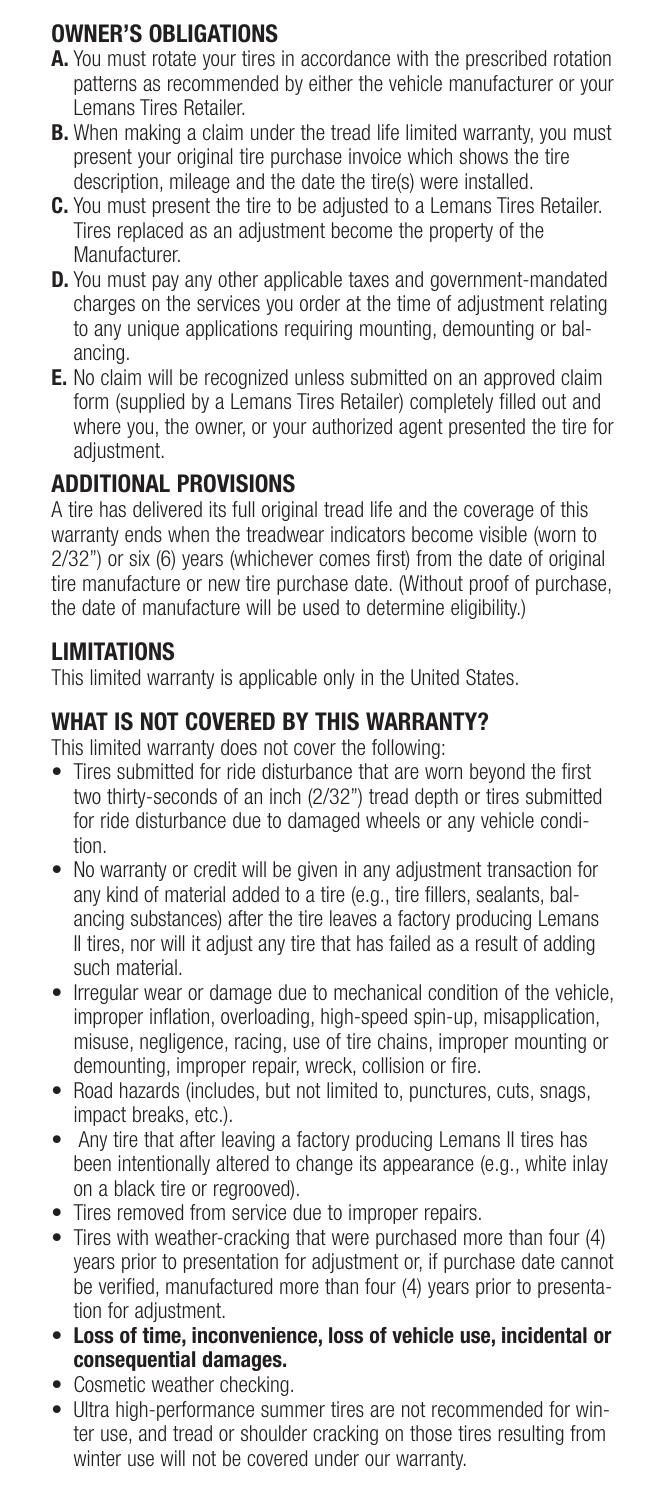# WHAT ARE YOUR LEGAL RIGHTS?

No Representative or Dealer has authority to make any representation, promise or agreement on behalf of Manufacturer, except as stated herein.

Any tire, no matter how well constructed, may fail in service or otherwise become unserviceable due to conditions beyond the control of the manufacturer. Under no circumstances is this warranty a representation that a tire failure cannot occur.

This warranty gives you specific legal rights and you may also have other rights that vary from state to state.

DISCLAIMER: THIS WARRANTY IS IN LIEU OF, AND MANUFACTURER HEREBY DISCLAIMS, ANY AND ALL OTHER WARRANTIES AND REPRE-SENTATIONS, EXPRESS OR IMPLIED, INCLUDING WITHOUT LIMITATION ANY WARRANTY OF MERCHANTABILITY OR FITNESS FOR A PARTICULAR PURPOSE, AND NO OTHER WARRANTY OR REPRESENTATION OF ANY KIND IS MADE BY MANUFACTURER OR SHALL BE IMPLIED BY LAW.

LIMITATION OF DAMAGES: IN NO EVENT AND UNDER NO CIRCUM-STANCE SHALL MANUFACTURER BE LIABLE TO THE BUYER FOR ANY INDIRECT, SPECIAL, INCIDENTAL, CONSEQUENTIAL, LOST PROFIT, LOSS OF BUSINESS, LOSS OF GOODWILL OR REPUTATION, PUNITIVE OR OTHER DAMAGE, COST (INCLUDING FOR REPLACEMENT TRANS-PORTATION), EXPENSE OR LOSS OF ANY KIND. SOME STATES DO NOT ALLOW THE EXCLUSION OR LIMITATION OF INCIDENTAL OR CONSE-QUENTIAL DAMAGES, SO THE ABOVE LIMITATION OR EXCLUSION MAY NOT APPLY TO YOU.

# HOW DO YOU OBTAIN AN ADJUSTMENT?

- A. You must present the tire to be adiusted to an authorized Lemans service facility. Tires replaced on an adjustment basis become the property of Manufacturer.
- **B.** You must pay for taxes plus any additional service that may be unique to your application, e.g. Tire Pressure-Monitoring System and any additional services you order at the time of adjustment.
- C. You must submit your claim on an approved claim form supplied by an authorized Lemans service facility. The form must be filled out completely, where you, the owner, or your authorized agent presented the tire for adjustment.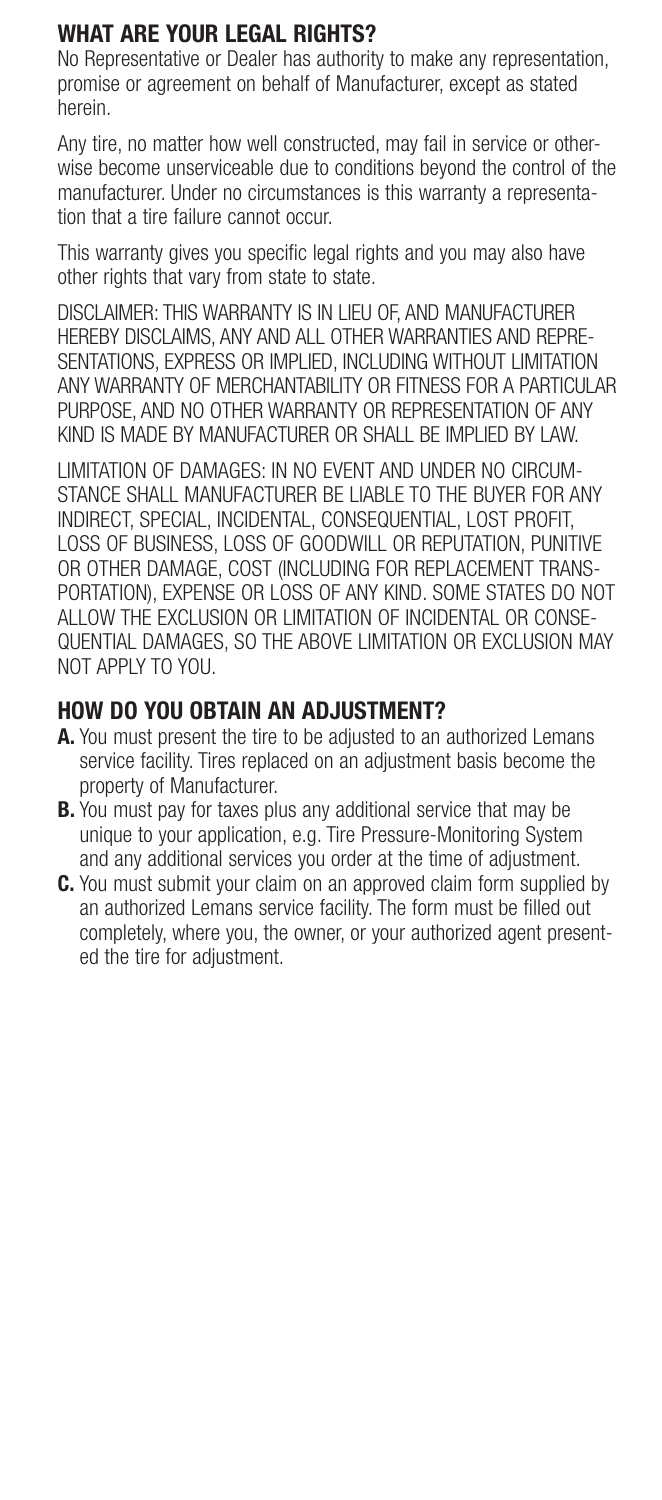# **AWARNING**

Property damage, serious injury or death may result from:

- TIRE FAILURE DUE TO UNDER INFLATION/OVERLOADING/ MISAPPLICATION. Follow the vehicle owner's manual or tire placard in vehicle.
- TIRE FAILURE DUE TO IMPACT DAMAGE/IMPROPER MAINTENANCE. Tires should be inspected regularly by a qualified technician for signs of damage, such as punctures or impacts.
- TIRE FAILURE DUE TO IMPROPER REPAIRS. See U.S. Tire Manufacturers Association (USTMA) established repair procedures at www.ustires.org and/or go to www.ustires.org/ tire-repair-basics for information on proper repair procedures.
- EXPLOSION OF TIRE/RIM ASSEMBLY DUE TO IMPROPER MOUNTING. Only specially trained persons should mount tires.
- FAILURE TO MOUNT RADIAL TIRES ON APPROVED RIMS.
- FAILURE TO DEFLATE SINGLE OR DUAL ASSEMBLIES COMPLETELY BEFORE DEMOUNTING.
- TIRE SPINNING. On slippery surfaces such as snow, mud, ice, etc., do not spin tires in excess of 35 mph, as indicated on the speedometer.
- EXCESSIVE WHEEL SPINNING. This can also result in tire disintegration or axle failure.

| Odometer Reading<br>1st Rotation        | Rotated by<br>(Dealer/Store Name) | Date        |
|-----------------------------------------|-----------------------------------|-------------|
| Odometer Reading<br>2nd Rotation        | Rotated by<br>(Dealer/Store Name) | Date        |
| Odometer Reading<br>3rd Rotation        | Rotated by<br>(Dealer/Store Name) | Date        |
| Odometer Reading<br>4th Rotation        | Rotated by<br>(Dealer/Store Name) | <b>Date</b> |
| Odometer Reading<br>5th Rotation        | Rotated by<br>(Dealer/Store Name) | Date        |
| <b>Odometer Reading</b><br>6th Rotation | Rotated by<br>(Dealer/Store Name) | Date        |
| Odometer Reading<br>7th Rotation        | Rotated by<br>(Dealer/Store Name) | Date        |
| Odometer Reading<br>8th Rotation        | Rotated by<br>(Dealer/Store Name) | Date        |
| Odometer Reading<br>9th Rotation        | Rotated by<br>(Dealer/Store Name) | Date        |
| Odometer Reading<br>10th Rotation       | Rotated by<br>(Dealer/Store Name) | Date        |
| Odometer Reading<br>11th Rotation       | Rotated by<br>(Dealer/Store Name) | <b>Date</b> |
| Odometer Reading<br>12th Rotation       | Rotated by<br>(Dealer/Store Name) | Date        |

# SIX MONTH-6,000 MILE ROTATION RECORD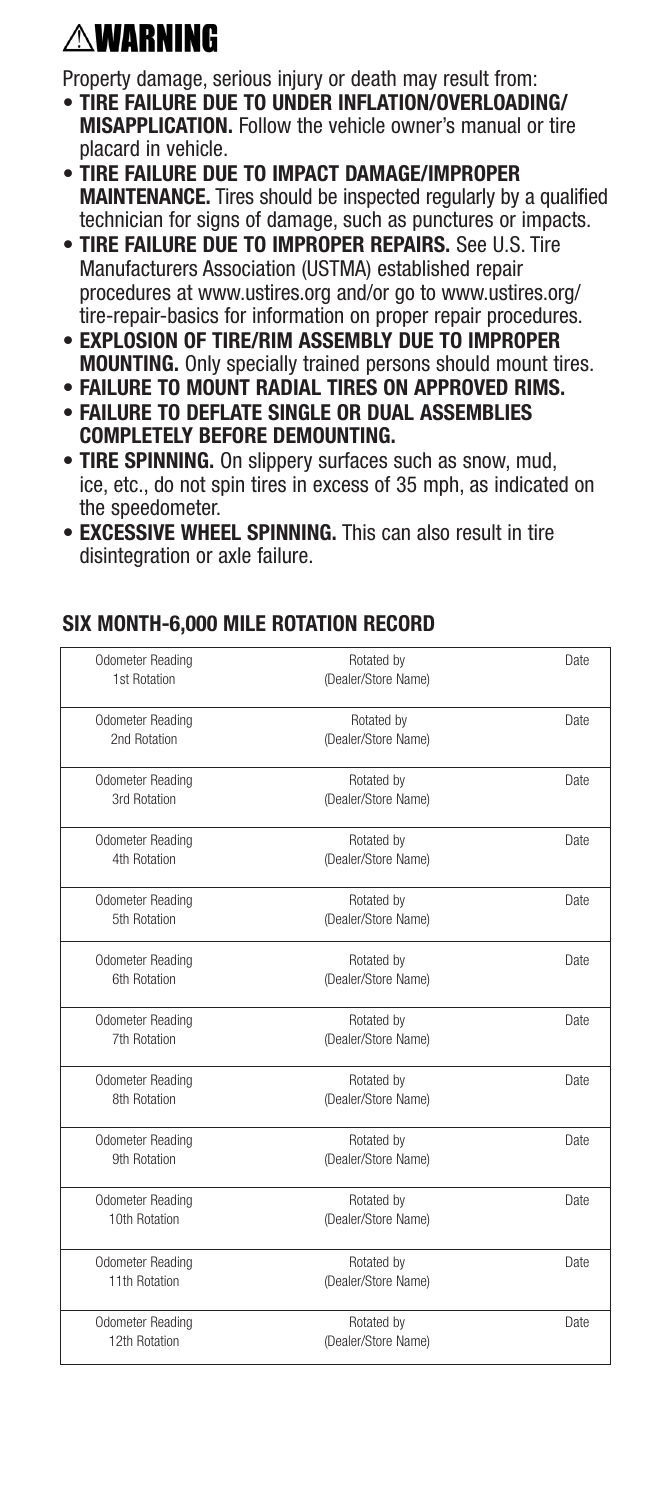# TIRE CARE AND MAINTENANCE GUIDE

The easiest way to help ensure satisfactory mileage and performance from your Lemans II tires is to give them a simple but frequent (at least monthly) inspection for proper inflation, even treadwear and the presence of any damage.

# DO MAINTAIN PROPER INFLATION PRESSURE IN YOUR TIRES

Proper inflation pressure is necessary for optimum tire performance, safety and fuel economy. To maintain proper inflation pressure, frequently (at least monthly) check tires (when they are cool) with an accurate tire pressure gauge\*.

For example, it is difficult to tell just by looking at radial tires whether they are underinflated.

Furthermore, when operating a vehicle equipped with radial tires, it is difficult to notice when a tire has gone flat or nearly flat since the "feel" of the vehicle does not change significantly.

#### \*Evidence of air loss or repeated underinflation always requires expert inspection to determine the source of leakage and tire removal to determine repairability. To avoid injury, NEVER attempt to reinflate a tire that has been run severely underinflated.

Progressive air loss may result from punctures, cuts, curbing, impacts or partial bead unseating. Some fitment causes for air loss are:

(1) incomplete bead seating, (2) bead tearing caused by a machine tool due to insufficient lubrication or improper adjustment, (3) leaking valve core or rubber valve components. These should be replaced when problems are detected and whenever tires are replaced.

#### Always maintain inflation pressure at the level recommended by the vehicle manufacturer as shown on the vehicle placard, on the vehicle certification label or in the vehicle owner's manual:

Underinflation is the leading cause of tire failure and may result in severe cracking, component separation or "blowout." It reduces tire load capacity, allows excessive sidewall flexing and increases rolling resistance, resulting in heat and mechanical damage. Maintaining proper inflation pressure is the single most important thing you can do to help promote tire durability and maximize tread life.

Overinflation increases stiffness, which may deteriorate ride and generate unwanted vibration. Overinflation also increases the chances of impact damage.

# DON'T OVERLOAD YOUR VEHICLE

Check your vehicle owner's manual to determine the load limits. Overloading your vehicle places stress on your tires and other critical vehicle components. Overloading a vehicle can cause poor handling, increased fuel consumption and may cause tire failure. Overloading your tires can result in severe cracking, component separation or "blowout." Never fit your vehicle with new tires that have less load capacity than shown on the vehicle tire placard, and remember that optimum rim width is important for proper tire load distribution and function.

The maximum load capacity stamped on the sidewalls of P-metric tires is reduced by 10 percent when used on a light truck, utility vehicle or trailer. Never fit P-metric tires to light trucks that specify LT-type replacement tires.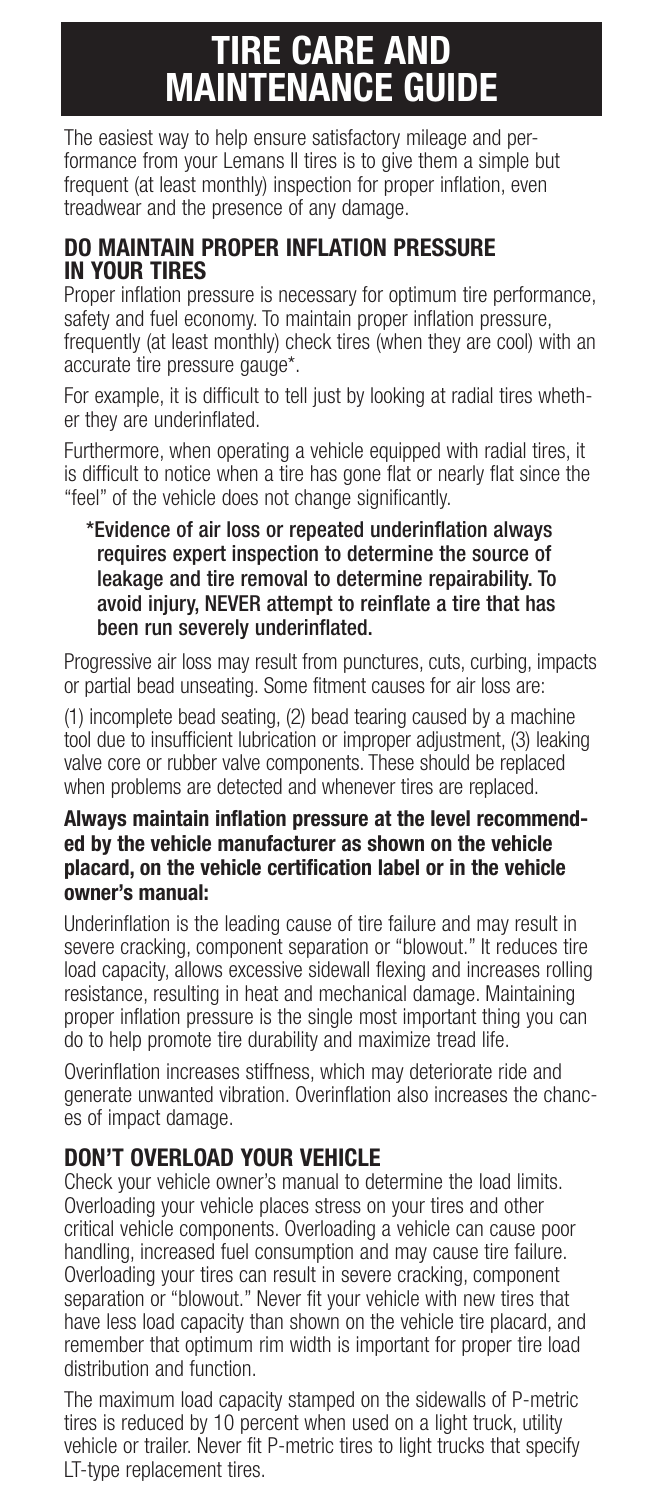# DON'T SPIN YOUR TIRES EXCESSIVELY

Avoid excessive tire spinning when your vehicle is stuck in snow, ice, mud or sand. The centrifugal forces generated by a free-spinning tire/ wheel assembly may cause sudden tire explosion, resulting in vehicle damage and/or serious personal injury to you or a bystander. Never exceed 35 mph as indicated on your speedometer. Use a gentle backward and forward rocking motion to free your vehicle for continued driving. Never stand near or behind a tire spinning at high speed, for example, while attempting to push a vehicle that is stuck or when an on-the-car spin balance machine is in use.

# DO CHECK YOUR TIRES FOR WEAR

Always remove tires from service when they reach two thirty-seconds of an inch (2/32") remaining tread depth. All new tires have treadwear indicators which appear as smooth banks in the tread grooves when they wear to the two thirty-seconds of an inch (2/32") level. Many wet-weather accidents result from skidding on bald or nearly bald tires. Excessively worn tires are also more susceptible to penetrations.

# DO CHECK YOUR TIRES FOR DAMAGE

Frequent (at least monthly) inspection of your tires for signs of damage and their general condition is important for safety. If you have questions, have your tire Dealer inspect them. Impacts, penetrations, cracks, knots, bulges, or air loss always require tire removal and expert inspection. Never perform a temporary repair or use an inner tube as a substitute for a proper repair. Only qualified persons should repair tires.

# PROPER TIRE REPAIR

NOTE: Manufacturer does not warrant any inspection or repair process. The repair is entirely the responsibility of the repairer and should be made in accordance with established U.S.Tire Manufacturers Association (USTMA) procedures.

# DON'T ATTEMPT TO MOUNT YOUR OWN TIRES

Serious injury may result from explosion of tire/rim assembly due to improper mounting procedures. Follow tire manufacturer's instructions and match tire diameter to rim diameter. Mount light truck radials on rims approved for radial service. Do not apply bead sealer. This can inhibit bead seating. Lubricate beads and tire rim (including tube or flap) contact surfaces. Lock assembly on mounting machine or place in safety cage. STAND BACK and never exceed 40 psi to seat beads. Never use a volatile substance or a rubber "donut" (also known as a bead expander or "O-Ring") to aid bead seating. Only specially trained persons should mount tires.

# DON'T MIX TIRES OF DIFFERENT SIZES AND TYPES ON THE SAME AXLE

For optimum handling and control, Manufacturer recommends fitment of four (4) tires of the same type and size unless otherwise specified by the vehicle manufacturer.

 $\triangle$ WARNING: Before you replace your tires, always consult the vehicle owner's manual and follow the vehicle manufacturer's replacement tire recommendations. Vehicle handling may be significantly affected by a change in tire size or type. When selecting tires that are different from the original equipment size, see a professional installer in order to make certain that proper clearance, load-carrying capacity and inflation pressure are selected. Never exceed the maximum load capacity and inflation pressure listed on the sidewall of the tire. Always drive safely and obey all traffic laws. Avoid sudden, sharp turns or lane changes.

Failure to follow this warning may result in loss of control of the vehicle, leading to an accident and serious injury or death.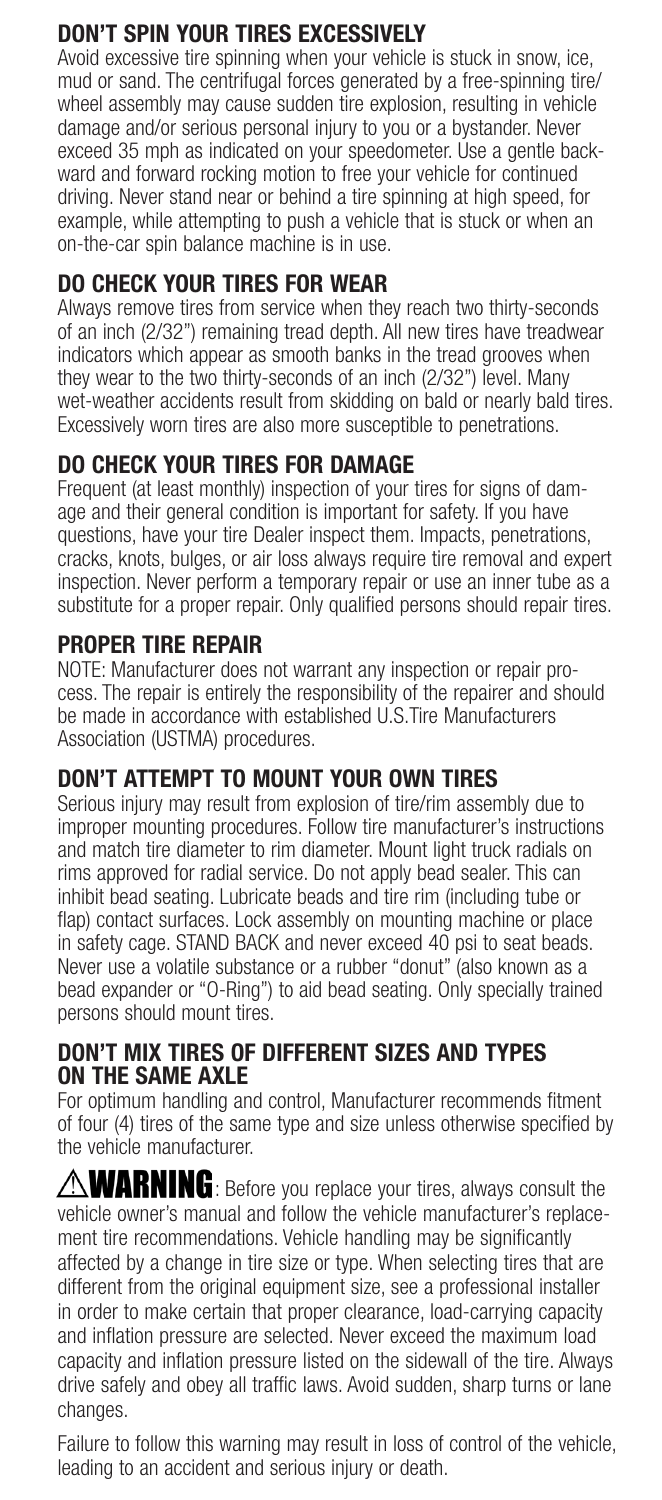When replacing tires, you must maintain the outside diameter and load-carrying capacity of the original equipment tire. Inflation pressure may need to be adjusted to avoid overloading the tire. Consult the Tire & Rim Association Load and Inflation Tables, ETRTO or JATMA standards for correct load and inflation information.

#### NEVER FIT TIRES TO A VEHICLE THAT HAVE LESS LOAD-CARRYING CAPACITY THAN REQUIRED BY THE ORIGINAL EQUIPMENT MANU-FACTURER.

Examples: Many vehicles, such as large passenger vans, require Load Range E tires as designated by the vehicle manufacturer. Fitment of a tire, such as a Load Range D, with less carrying capacity is not allowed.

NOTE: Manufacturer-manufactured and/or marketed European-Metric and P-Metric passenger tires are interchangeable as long as they have the same section width, same aspect ratio and same rim diameter.

#### Caution: Never substitute a "Standard Load" (SL) tire for an "Extra Load" (XL) or "Reinforced" tire. If the vehicle was originally equipped with "Extra Load" (XL) or "Reinforced" tires, replace those tires with similar-sized "Extra Load" (XL) or "Reinforced" tires.

#### FOLLOW THESE ADDITIONAL GUIDELINES:

When installing only two tires, fit the tires with the deepest tread depth on the rear axle. If radials and non-radials must be fitted to the same vehicle, fit radials on rear axle. Never mix radials and non-radials on the same axle. When fitting winter tires or all-season tires to performance vehicles, always fit in sets of four. It is not recommended to fit tires with different speed ratings. If tires with different speed ratings are installed on a vehicle, they should be installed with like pairs on the same axle. The speed capability of the vehicle will become limited to that of the lowest speed rated tires.

Use of lift kits with some vehicle/tire combinations can cause instability. When changing tire sizes, always consult Dealer for optimum rim width and carefully check vehicle/tire clearances.

# RETREADED TIRES

Retreaded auto and light truck tires are not warranted by Manufacturer for any reason. Lemans II speed ratings and U.S. Department of Transportation test compliance certifications are voided for retreaded tires.

#### DO MAINTAIN VEHICLE SUSPENSION, WHEEL ALIGNMENT AND BALANCE AND ROTATE YOUR TIRES

Lack of rotation, worn suspension parts, underinflation/overinflation, wheel imbalance and misalignment can cause vibration or irregular tire wear. Rotate your tires according to your vehicle manufacturer's recommendations or at maximum intervals of 6,000 miles.

Lemans II brand tires are warranted by TireHub through authorized Lemans outlets. "Manufacturer" as referenced throughout this limited warranty is The Goodyear Tire and Rubber Company.

#### YOU MUST GO TO AN AUTHORIZED LEMANS OUTLET FOR REPLACEMENT TIRES AND ALL WARRANTY SERVICE.

# CONVENIENCE (TEMPORARY) SPARE

Convenience (Temporary) Spares are designed to take up a minimum of storage space and, at the same time, fulfill the function of a spare tire when needed. The spare is kept in its storage space, fully inflated at 60 psi. To be sure it is always ready for use, the air pressure should be checked on a regular basis.